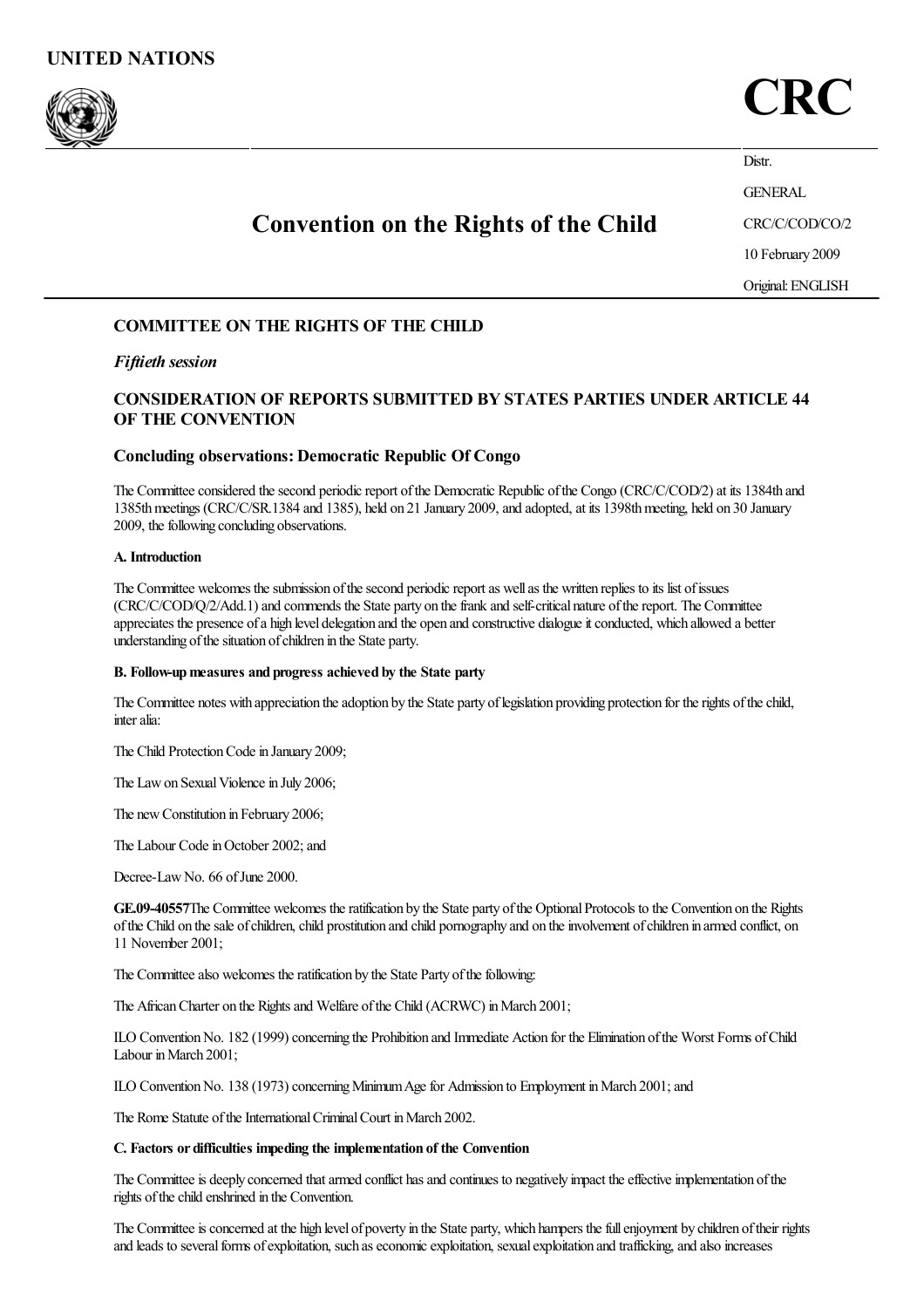vulnerability of certain groups of children, inter alia, street children, refugee and displaced children.

#### D. Main areas of concern and recommendations

#### 1. General measures of implementation

#### (arts. 4, 42 and 44, para. 6 of the Convention)

#### The Committee's previous recommendations

The Committee welcomes efforts by the State party to implement the Committee's concluding observations on the State party's initial report. Nevertheless, the Committee notes with regret that many of these concluding observations, including on such issues as data collection, best interests of the child, respect for the views of the child, child abuse and neglect, children with disabilities, the right to health, child soldiers and juvenile justice have not been significantly addressed.

The Committee urges the State party to take all necessary measures to address those recommendations fromthe concluding observations on the initial report (CRC/C/15/Add.153) that have not yet been implemented or sufficiently implemented and to ensure adequate follow-up to the recommendations contained in the present concluding observations on the second periodic report.

#### Legislation

The Committee welcomes the adoption on 10 January 2009 of the Child Protection Code. The Committee also notes with appreciation the adoption of other legislative texts that enhance the protection of the rights of the child. Nevertheless, the Committee is concerned that the enacted laws are not always followed by the issuance of appropriate decrees for implementation, that law enforcement mechanisms are weak and that no activities have been carried out to raise awareness of these laws which are, consequently, not applied or implemented. The Committee also expresses concern at the existence of conflicting laws since older laws are often not repealed when new laws are adopted.

The Committee urges the State party to take, as a matter of priority, all appropriate measures, including awarenessraising activities to expedite the effective implementation of the Child Protection Code and other legislative texts that provide protection for the rights of the child and to ensure adequate human and financial resources for their full implementation, and that it strengthen lawenforcement mechanisms and training.

#### **Coordination**

While the Committee takes note of information provided by the State party about plans to strengthen the National Council for Children (*Conseil National del'Enfant*, CNEN), whichwascreated as thecoordinating body foractivities to implement the Convention, it expresses concern that this body lacks the mandate as well as the human and financial resources necessary to carry out its work.

The Committee recommends that the State party put in place measures to ensure the provision of an adequate mandate, as well as human and financial resources to the CNEN in order to allow it to efficiently carry out its work.

#### National Plan of Action

While the Committee notes with appreciation that national action plans have been elaborated on specific topics such as birth registration and violence against children, it notes with regret that there is no comprehensive national plan of action on the promotion and protection of the rights of the child.

The Committee encourages the State party to adopt a national plan of action on children that addresses fully all of the rights of the child enshrined in the Convention, and takes into account the outcome document "A World Fit for Children" adopted by the General Assembly at its special session on children held in May 2002 and its mid-term review of 2007. The Committee also recommends that the State party provide a specific budget allocation and adequate follow-up and an evaluation andmonitoring mechanismto regularly assess progress achieved and identify possible deficiencies. The Committee encourages the State party to also monitor the implementation of the "Call for Accelerated Action" adopted during the mid-term review of "Africa Fit for Children", held in Cairo in November 2007.

#### Independent monitoring

The Committee notes as positive the establishment of the National Human Rights Monitoring Centre by the Transitional Constitution, however is concerned that it was not integrated into the new Constitution of 18 February 2006. The Committee further notes that the State party is committed to supporting the creation of a new independent national institution for human rights.

The Committee recommends that the State support the effective operation of an independent national human rights institution (NHRI) mandated to monitor the implementation of human rights in accordance with the Paris Principles (General Assembly resolution 48/134, annex), while also taking into account the Committee's general comment No. 2 (2002) on the role of independent national human rights institutions in the promotion and protection of the rights of the child . The NHRI should be able to receive and investigate complaints from, or on behalf of,children on violations of their rights and should be provided with the necessary human and financial resources. In this regard, the Committee recommends that the State party seek technical assistance from, inter alia, UNICEF and OHCHR.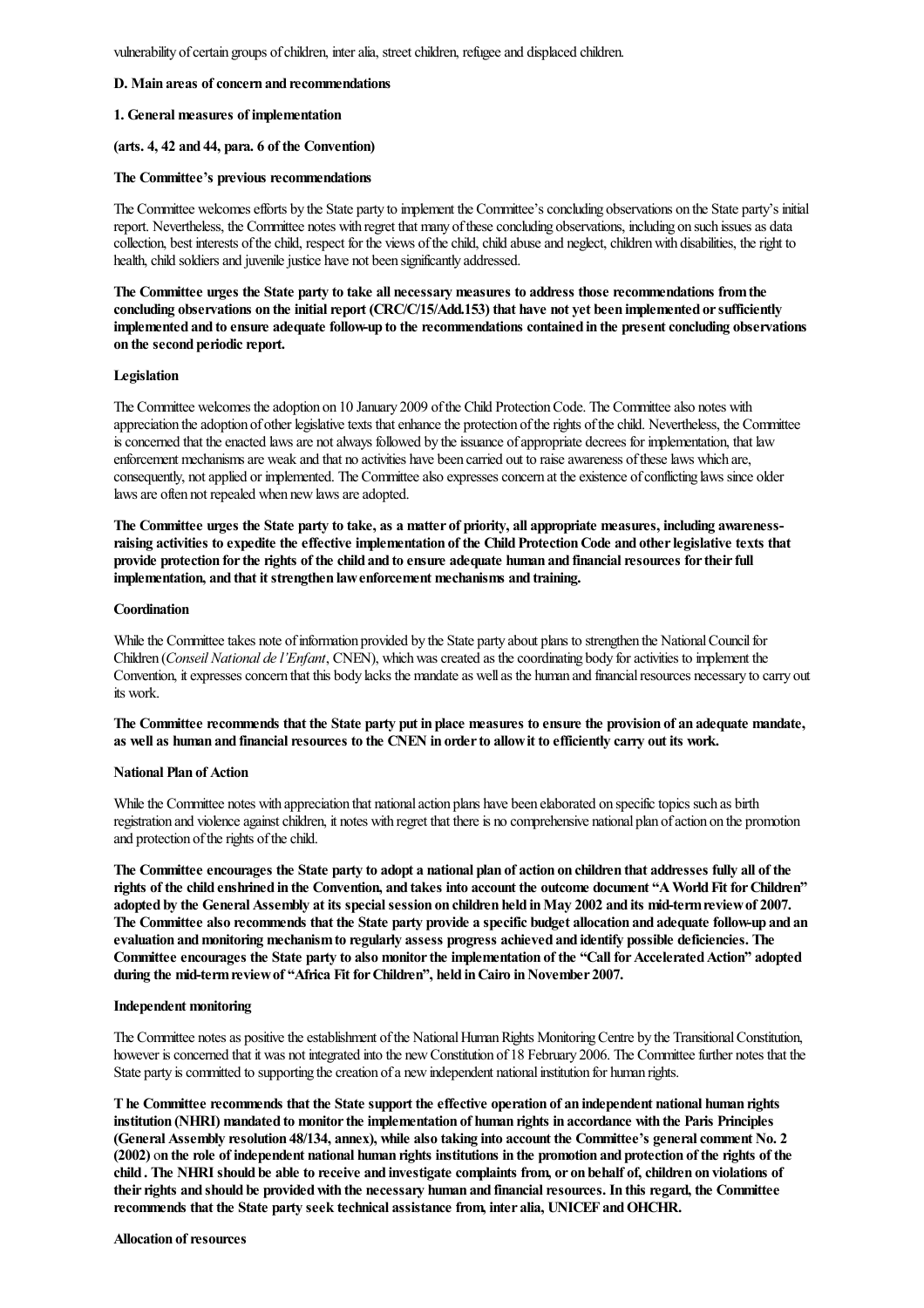The Committee, while noting that an increase in budget allocations has been agreed to in the health and education sectors, remains concerned that allocations to these sectors, and other sectors having an impact on children's rights, remain insufficient. The Committee is also concerned that there is no comprehensive information on allocations to the social sector.

The Committee urges the State party to prioritize and systematically increase budgetary allocations forchildren at national and local levels. The Committee recommends that the State party take into account its recommendations during its Day of General Discussion in September 2007 on "Resources forthe Rights of the Child - Responsibility of States." The Committee further recommends that the State party introduce budget tracking from a child rights' perspective with a viewto monitoring budget allocations forchildren, seeking technical assistance forthis purpose from, inter alia, UNICEF.

## Data collection

The Committee expresses concern about the absence of an efficient data collection system, that the National Statistical Research Centre lacks the capacity to carry out its work and that data that is gathered on child rights is disparate and does not receive enough attention from the appropriate authorities.

The Committee encourages the State party to strengthen and improve its data collection system, as well as the National Statistical Research Centre, and to use this data as a basis for assessing progress achieved in the realization of child rights and to help design policies to implement the Convention. The State party should ensure that information collected can be disaggregated, inter alia, by age, sex and geographic location and contains up-to-date data on a wide-range of vulnerable groups including former child soldiers, children living in poverty, street children and working children. The Committee also recommends that the State party seek technical assistance from, inter alia, UNICEF.

#### Dissemination, training and awareness-raising

The Committee notes with interest efforts of the State party to carry out dissemination, training and awareness-raising activities, including through the publication of a teaching manual on the National Programme for Civic and Moral Education Integrating Human Rights, the organization by government ministries of training programmes, the translation of the Convention into national languages, and sensitization meetings for the media. The Committee is concerned, however, that the above-mentioned national programme is not yet implemented and that an insufficient number of copies of the manual have been published.

The Committee recommends that the State party take measures to ensure the swift implementation of the National Programme for Civic and Moral Education Integrating Human Rights and make every effort to publish in sufficient quantity the training manual forthis programme. It also recommends the reinforcement by the State party of adequate and systematictraining of all professional groups working with children, including lawenforcement officials, teachers, health personnel, social workers and personnel of childcare institutions.

#### Cooperation with civil society

The Committee notes that the State party is cooperating with a limited number of NGOs working in the field of the rights of the child. However, the Committee remains concerned at the insufficient financial assistance provided to these NGOs and the lack of an official policy for systematic cooperation with civil society.

The Committee recommends that the State party strengthen its collaborationwith civilsociety andwiden its scope so as to ensure cooperation on a broad level in all areas related to the promotion and protection of the rights of the child. The Committee also recommends that the State party encourage the active and systematic involvement of civil society, including NGOs, by providing financial assistance, seeking their assistance in policy formulation, planning and implementation, and in the promotion of children's rights, including, inter alia, their contribution to the implementation of the Convention and follow-up to the concluding observations of the Committee.

#### Definition of the Child

## (art. 1 of the Convention)

The Committee is concerned that the legal minimum age for marriage is 15 years for girls.

The Committee urges the State party to raise the minimumlegal age of marriage for girls to that of boys.

#### 3. General principles

## (arts. 2, 3, 6 and 12 of the Convention)

## Non-discrimination

The Committee notes with interest the measures taken to eliminate the disparity between education of girls and of boys, in particular through the acceleration strategy for education of girls (2003-2007). The Committee is nevertheless deeply concerned that certain groups of children face discrimination and marginalization, including children with disabilities, children accused of witchcraft, Batwa children, hidden children, demobilized child soldiers and internally displaced children, and that measures to implement legislation against discrimination, including administrative measures, have been insufficient. The Committee also expresses its concern at the persisting societal discrimination against girls.

The Committee urges the State party to take all measures, including administrative measures, to ensure the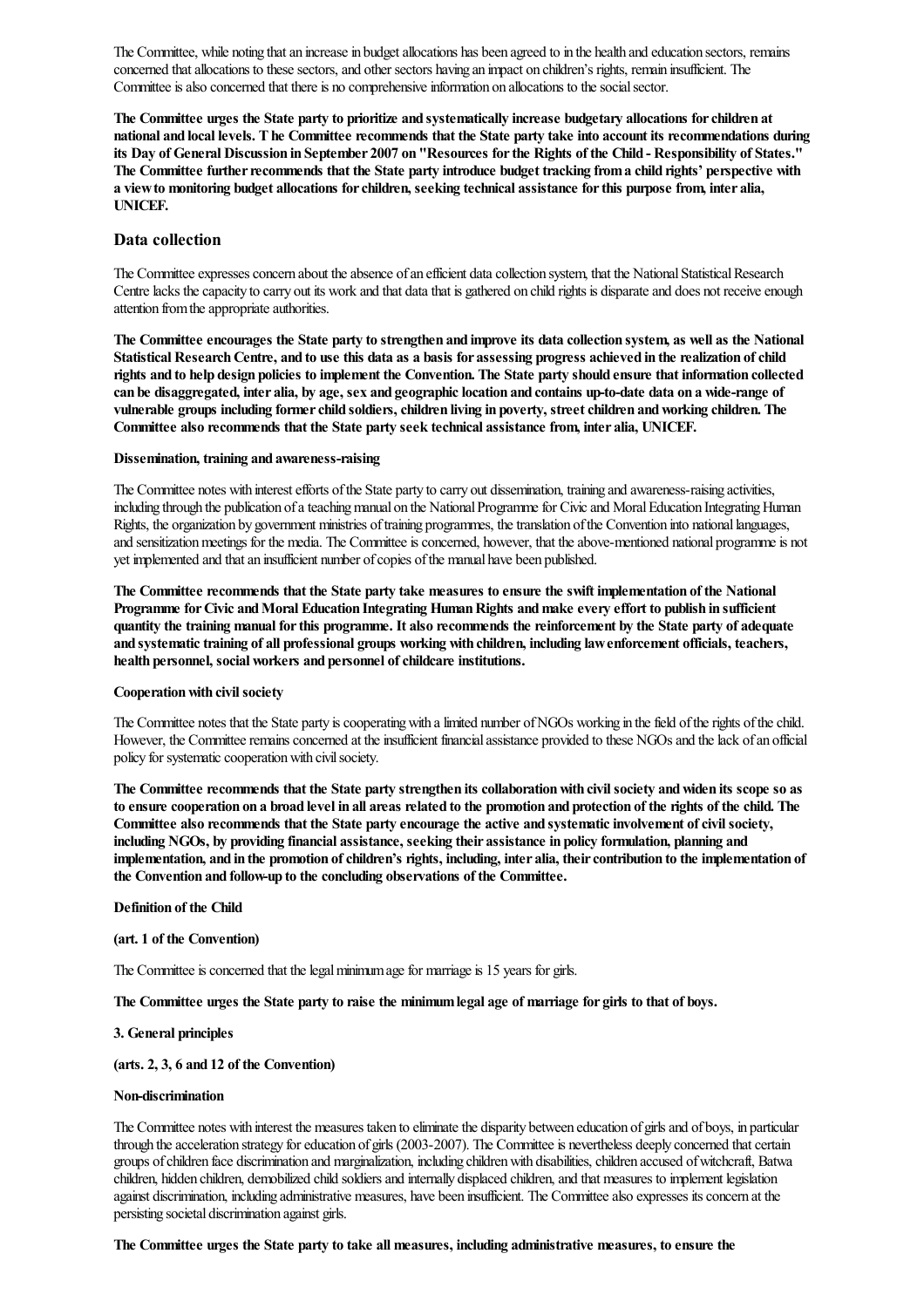implementation of legislation protecting children against discrimination. The Committee also encourages the State party to adopt a comprehensive strategy to eliminate discrimination on any grounds and against all vulnerable groups. The Committee further encourages the State party to carry out studies to identify and act on causes of discrimination and carry out awareness-raising activities in orderto combat this phenomenon and to train professionals working with and for children.

The Committee requests that specific information be included in the next periodic report on the measures and programmes relevant to the Convention on the Rights of the Child undertaken by the State party to followup on the Declaration and Programme of Action adopted at the 2001 World Conference against Racism, Racial Discrimination, Xenophobia and Related Intolerance, taking into account its general comment No. 1 (2001) on the aims of education.

#### Best interests of the child

The Committee welcomes the reference to the best interests of the child in the Child Protection Code. However, the Committee is concerned that, generally, the principle of the best interests of the child is not translated into legislation, policy documents or capacity building activities.

The Committee recommends that the State party take all appropriate measures to ensure that, in accordance with article 3 of the Convention, the principle of the best interests of the child is a primary consideration in all actions concerning children taken by public or private authorities, and is adequately integrated into all legal provisions, judicial and administrative decisions and into projects, programmes, and services having an impact on children.

#### Right to life, survival and development

The Committee is alarmed over the grave violations committed against children by both State party forces and non-State armed groups in thecontext ofthearmed conflict. The Committeeis gravely concerned thatchildren's right to life, survivaland development are violated as a consequence of being the most vulnerable of victims in hostilities. The Committee also expresses grave concern at the very high rates of infant, under-five and maternal mortality, as well as at deaths caused by preventable diseases or by HIV/AIDS, conditions all of which are aggravated by the armed conflict.

The Committee urges the State party to significantly strengthen its efforts to protect children and guarantee their right to life, survival and development, notably by undertaking allefforts to seek an end to the armed conflict. The Committee further recommends that particular attention be given by the State party to addressing the high infant, child and maternal mortality rates, death caused by preventable diseases and HIV/AIDS.

#### 4. Civil rights and freedoms

#### (arts. 7, 8, 13-17, 19 and 37(a) of the Convention)

#### Birth registration

The Committee notes the efforts made by the State party to improve birth registration, including the adoption in 2004 of a National Plan of Action on the subject, training for birth registration officers, initiatives to move registry offices closer to population centres and the extension to 90 days of the time limit for registration of births. Nevertheless, the Committee notes with grave concern that not only does the percentage of children whose births have been registered remain low overall but the registration rate has in fact decreased.

The Committee recommends that the State party continue and strengthen its efforts to encourage birth registration of all children. The Committee urges the State party to ensure allocation of adequate financial, human and other resources to registration centres and to take measures, including mobile services, to ensure easy access to registration by the population in all areas of the country. The Committee further urges the State party to put in place a mechanismto provide for late registration of births free of charge.

#### Torture and degrading treatment

The Committee notes that reference is made to the crime of torture in the new Child Protection Code of 2009. However, the Committee is concerned about the limited definition given and that the definition of the 1984 Convention against Torture and Other Cruel, Inhuman or DegradingTreatment or Punishment (CAT), ratified by the State party, has not been integrated into legislation.

The Committee recommends that the State party ensure that the crime of torture is explicitly defined in its legislation and that this definition is in conformity with CAT. The Committee further recommends that the State party raise awareness among allsegments of society of the definition of torture as a crime and its penalties.

#### Corporal punishment

While the Committee welcomes the prohibition of corporal punishment in schools, it remains concerned that it continues to be lawful, and is practiced, in the home as well as in institutions.

The Committee recommends that the State party explicitly prohibit by lawcorporal punishment in allsettings, including in the family, schools, alternative childcare and places of work and places of detention, and implement those laws effectively. It also recommends that the State party intensify its awareness-raising campaigns in orderto promote the use of alternative forms of discipline in a mannerconsistent with the child's human dignity and in accordance with the Convention, especially article 28, paragraph 2, taking into account the Committee's general comment No. 8 (2006) on the right of the child to protection from corporal punishment and other cruel or degrading forms of punishment.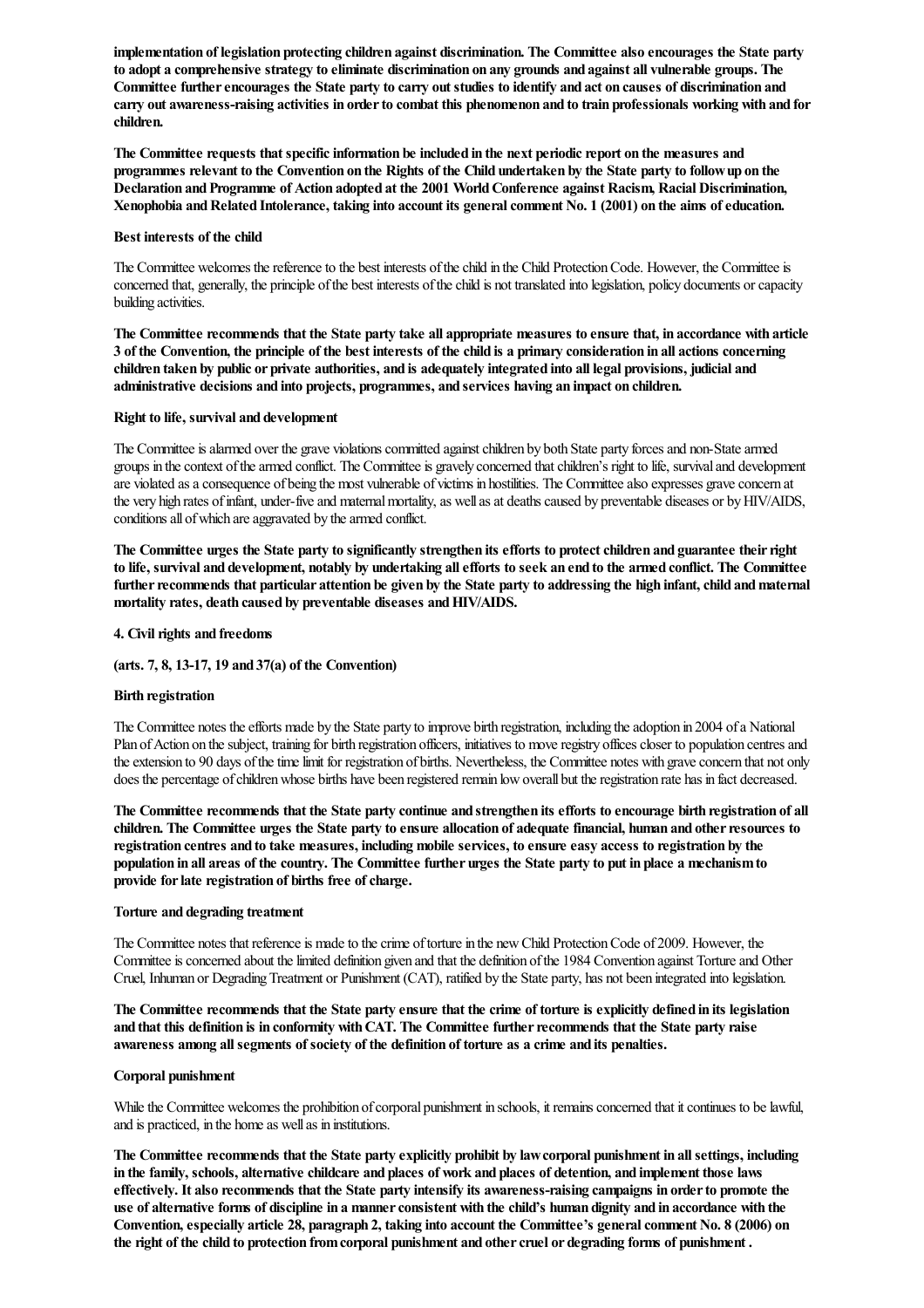#### Follow-up to the United Nations Study on Violence against Children

The Committee welcomes the adoption in 2006 of two laws against sexual violence, particularly Law No.<sup>°</sup> 06/018, which takes into account provisions of the Optional Protocol to the Convention on the Rights of the Child on the sale of children, child prostitution and child pornography. The Committee however is deeply concerned about the extremely high rates of sexual violence in the State party and that in some areas up to half of the victims of such violence are children.

The Committee encourages the State party to prioritize elimination of all forms of violence against children and its roots causes. With reference to the United Nations Study on Violence against Children, the Committee recommends that the State party:

(a) Take all necessary measures to implement the recommendations of the UnitedNations Study on violence against children (A/61/299), taking into account the outcome and recommendations of the Regional Consultations forWest and Central Africa ( Bamako, 23-25 May 2005) . In particular, the Committee recommends that the State party pay particular attention to the following recommendations:

(i) Prohibit all forms of violence against children;

(ii) Strengthen national and local commitment and action;

(iii) Promote non-violent values and awareness-raising;

(iv) Enhance the capacity of all who work with and forchildren;

(v) Ensure accountability and end impunity;

(b) Use the recommendations of the Study as a tool for action in partnershipwith civilsociety and, in particular, with the involvement of children to ensure that all children are protected from all forms of physical, sexual and psychological violence and to gain momentum for concrete and time-bound actions to prevent and respond to such violence and abuse; and

(c) Seek technical cooperation in this respect from OHCHR, UNICEF and WHO, and other relevant agencies, inter alia, ILO, UNESCO, UNHCR, UNODC, as well as NGOpartners.

#### 5. Family environment and alternative care

#### (arts. 5, 18 (paras.1-2), 9-11, 19-21, 25, 27 (para.4) and 39 of the Convention)

#### Family environment

The Committee notes that few activities are carried out aiming, directly or indirectly, to protect or strengthen the family environment, including the 2002 National Campaign for the Family which was aimed at combating separation of children from their families. However, the Committee expresses concern that the State party does not provide sufficient socio-economic support to families, especially at local level.

The Committee recommends that the State party take all measures to provide adequate assistance to ensure that families, particularly families living in poverty, are able to take care of their children, including conflict mediation services at local level and financial assistance. The Committee also recommends that the State party carry out further activities to sensitize parents, communities and traditional leaders about the protection of child rights at family and community level.

#### Children without parental care

The Committee regrets that there is little information in the State party report on the situation of children without parental care and is concerned that there are no minimum standards or regulations for institutions, orphanages and other bodies that care for such children. While noting that the State party is collaborating with UNICEF in order to register residents of orphanages and monitor their situation, the Committee remains concerned that monitoring of children in care is currently inadequate.

The Committee recommends that the State party develop an alternative care strategy forchildren deprived of their families or no longer able to live with their families that would include an action plan, adequate regulations, training for staff and directors of child care institutions, control measures, the participation of children and parents in the establishment and evaluation of care regulations, criteria for the admittance of a child into residential care, alternative measures such as foster care families or other family-based care for small groups of children. The Committee draws the attention of the State party to its recommendations during its Day of General Discussion in 2005 on "Children Without Parental Care. The Committee recommends that the State party continue to seek technical assistance fromUNICEF to address the situation of children without parental care.

#### Adoption

While the Committee notes with appreciation that the Child Protection Code complements the Family Code regarding the matter of adoption, it nevertheless regrets that the State party did not take into account the Committee's previous recommendation (CRC/C/15/Add.153, para. 45) to ratify the Hague Convention on the Protection of Children and Cooperation in Respect of Intercountry Adoption and that legal and administrative regulations are still not sufficient to provide protection for children undergoing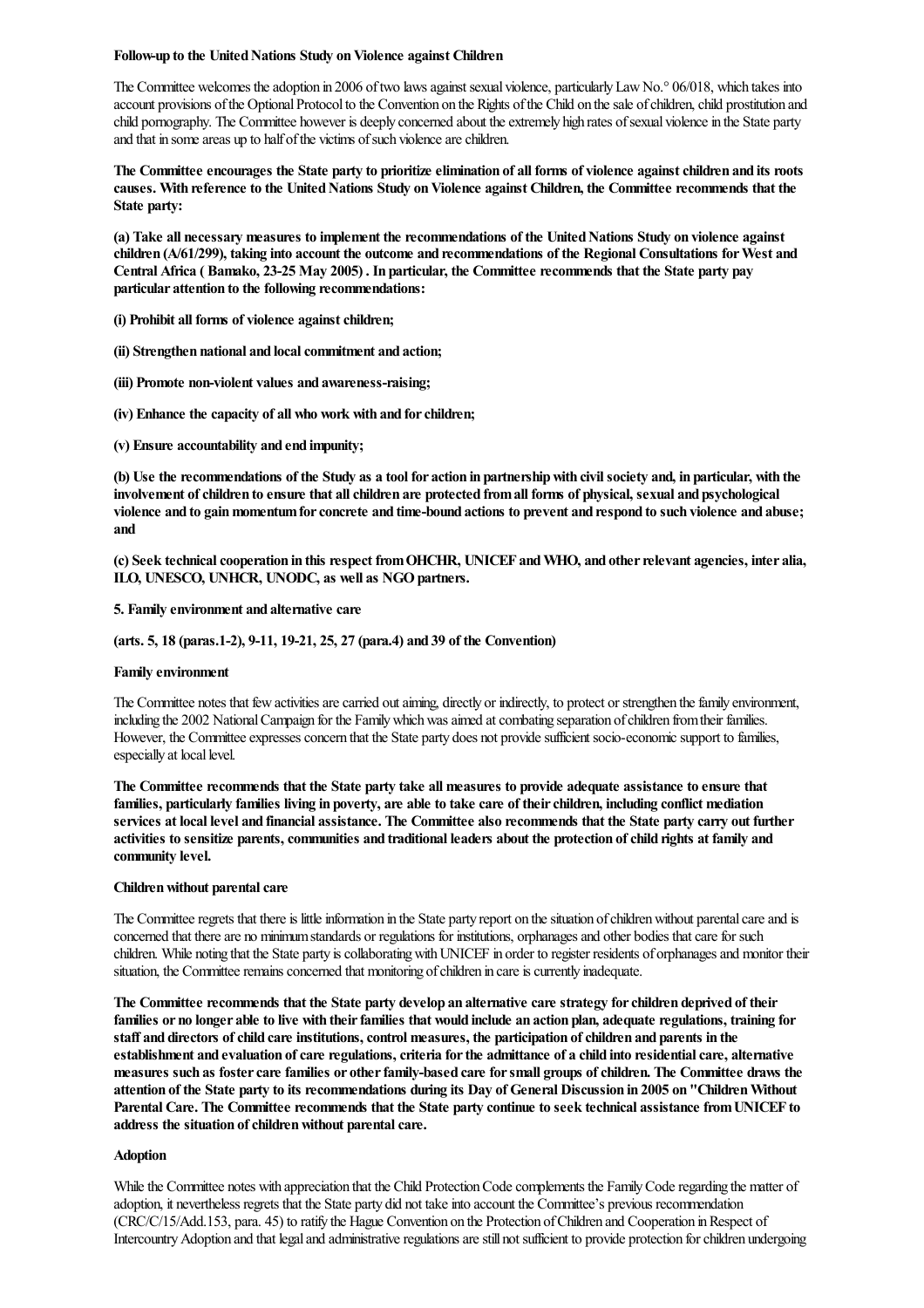adoption.

The Committee recommends that the State party:

Establish a central authority for adoption to regulate, train andmonitor all actors involved and coordinate with the relevant legal authorities;

Pending the creation of new legislation on adoption, establish an administrative procedure that would facilitate adoption, while ensuring respect for the rights of the child at all stages;

Ensure, in particular, thatconsent to adoption is a free and informed act on the part of the biological parents and that of the children being adopted and that prior efforts have been made to maintain family ties;

Promote domestic adoption through awareness-raising campaigns and regulations that facilitate access to adoption, such as free or inexpensive costs for documents needed for the adoption process;

Provide information and training in child rights, legal regulations and administrative procedures for adoption to relevant government employees, including judges, lawyers, doctors, nurses, civil registry employees, as well as to managers and staff of orphanages, convents and other institutions that care for children;

Take appropriate measures to prevent illegal adoptions at both national and international level and, in this regard, consider ratifying the Hague Convention on the Protection of Children and Cooperation in Respect of Intercountry Adoption of 1993;

Redirect traditional adoptions towards measures of protection of the children like the legal adoption or othertypes of guardianship; and

Seek technical cooperation in respect of the above from UNICEF or the Hague Conference.

#### Abuse and neglect

The Committee is concerned at the lack of data on child abuse and neglect and the perception of the child as an object rather than a subject of law and a rights holder.

The Committee encourages the State party to continue and strengthen its awareness-raising and training activities, especially at the local level, to combat abuse, including sexual abuse and violence against children. The Committee recommends that appropriate measures be taken to collect data on reported cases of abuse and to introduce mandatory reporting of abuse of children.

#### 6. Basic health andwelfare

(arts. 6, 18 (para.3), 23, 24, 26, 27 (paras.1-3) of the Convention)

#### Children with disabilities

While noting that the State party's Constitution states that persons with disabilities have the right to specific protection measures and that the State has the duty to protect, rehabilitate and reintegrate children with disabilities in society at local, provincial and national levels, the Committee expresses concern, nevertheless, that in practice there is no data on children with disabilities or on policies or programmes to ensure the implementation of their rights.

In the light of the United Nations Standard Rules on the Equalization of Opportunities for Persons with Disabilities (General Assembly resolution 48/96) and the Committee's general comment No. 9 (2006) on the rights of children with disabilities, the Committee recommends that the State party:

Take all necessary measures to ensure the implementation of legislation providing protection forchildrenwith disabilities and consider adopting specific legislation on the issue;

Make every effort to provide programmes and services for all children with disabilities and ensure that such services receive adequate human and financial resources;

Carry out awareness campaigns to sensitize the public about the rights and special needs ofchildrenwith disabilities and encourage their inclusion in society;

Provide assistance to NGOs working on behalf of children with disabilities;

Provide training for professional staff working with children with disabilities, such as medical, paramedical and related personnel, teachers and social workers; and

Consider signing and ratifying the Convention on the Rights of Persons with Disabilities and its Optional Protocol.

#### Health and access to health services

The Committee notes with appreciation that the State party has ratified the WHO Framework Convention onTobacco Control. The Committee also welcomes the improvements in the vaccination rates for childhood illnesses and in the nutritional levels of women and children under the age of five, as well as the campaigns carried out against measles, malaria and intestinal parasites. Nevertheless, it is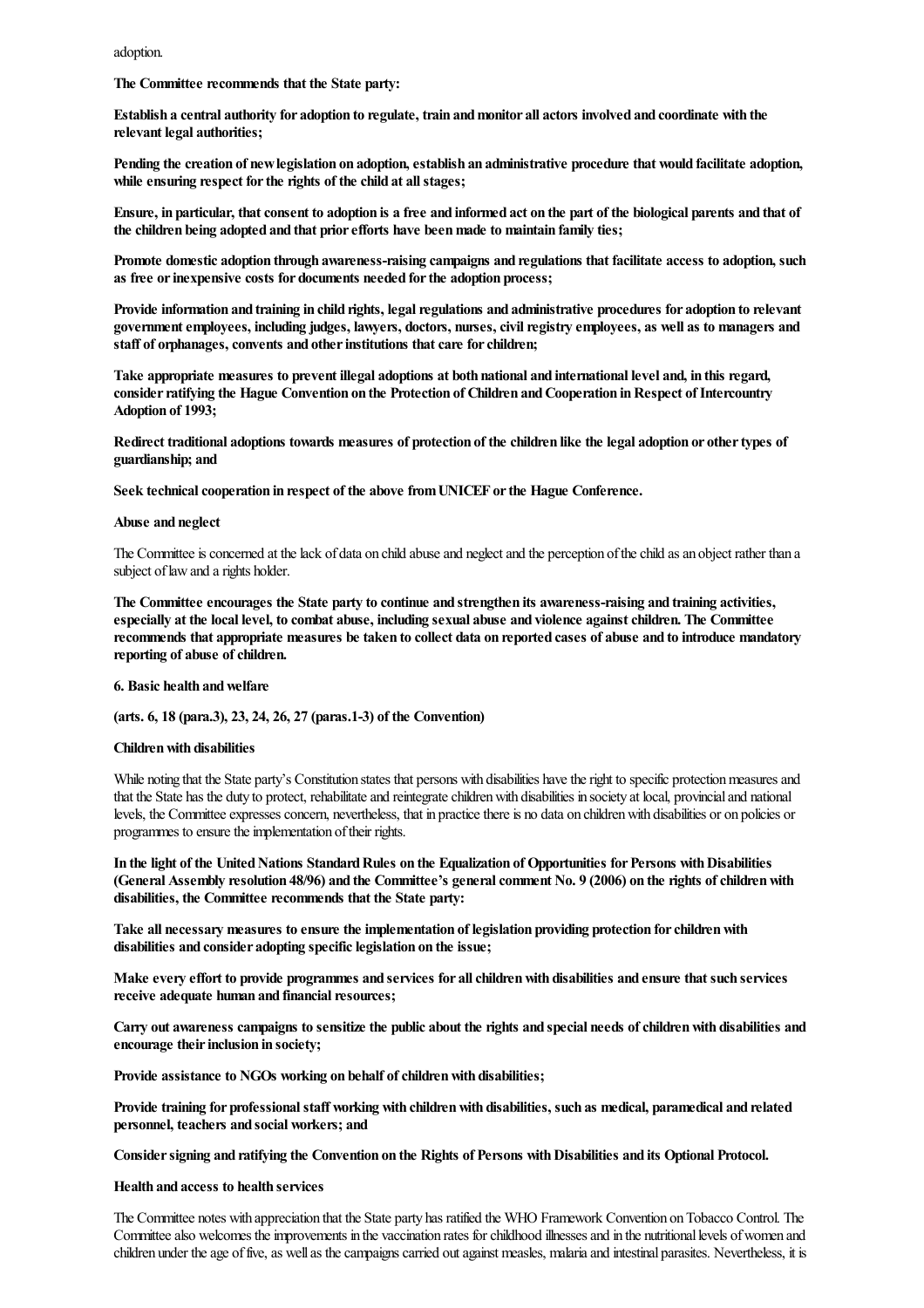concerned that the State party has not implemented the Committee's previous recommendations on this issue(CRC/C/15/Add.153, paras. 48 and 49) in their entirety. The Committee expresses grave concern at the current situation in the health services sector, including the following:

Lack of adequately functioning health centres, particularly in rural areas, and the deplorable conditions and lack of human, medical and financial resources in hospitals;

High infant, under-five and maternal mortality rates;

High chronic and acute malnutrition rates, inadequate vaccination rates for childhood illnesses;

Difficulty for children to access health services due to costs;

Lack of qualified health practitioners particularly in the east of the country, due mainly to armed conflict in that region; and

Declining quality of medical and paramedical training in the country.

The Committee urges the State party to allocate adequate resources in order to ensure that primary health care is both accessible and affordable and that health centres and hospitals have adequate human, medical and financial resources. The Committee furthermore recommends that the State party conduct trainings for healthworkers and that it address the problems of high infant, under-five and maternal mortality and malnutrition, particularly in rural areas, including through preventive measures such as awareness-raising campaigns and poverty alleviation. The Committee also urges the State party to strengthen its efforts to improve immunization rates, particularly through increased and better information dissemination on vaccination campaigns. The Committee encourages the State party to considerseeking technical assistance from, inter alia, UNICEF andWHO.

#### Breastfeeding

The Committee notes with regret that despite efforts to sensitize mothers about the importance of exclusive breastfeeding of infants up to the age of six months, the rate of exclusive breastfeeding remains low.

The Committee urges the State party to encourage exclusive breastfeeding of children under the age of six months. The State party is also urged to adopt legislation on the 1981 WHO International Code of Marketing of Breast-milk Substitutes.

#### Adolescent health

The Committee welcomes the 2003 national programme of adolescent health, focusing on reproductive health issues of adolescents, which included awareness-raising and other activities. The Committee is concerned, however, that adolescent health is deteriorating because of a lack of adequate services coupled with population growth and HIV/AIDS, among other things. The Committee is also concerned at the high level of early pregnancy among adolescents.

The Committee recommends that the State party, taking into account the Committee's general comment No. 4 (2003) on adolescent health and development in the context of the Convention on the Rights of the Child, continue and strengthen activities and services underthe framework of its national adolescent health programme and services, and that it prioritize gathering coherent, systematic and valid data on adolescent health concerns through, inter alia, studies on this issue and a more effective monitoring mechanism. The Committee also recommends that the State party elaborate clear policies and, when applicable, legislation, addressing the prevention of adolescent health-related issues, in particular early pregnancies and drug and alcohol abuse.

#### Harmful traditional practices

While the Committee notes as positive the low prevalence of female genital mutilation in the State party, it nevertheless regrets the lack of explicit legislation prohibiting the practice. The Committee is concerned that the law sets the marriage of girls at the age of 15 and is even more concerned that some girls get married at an even lower age. The Committee is concerned that, while the law prohibits forced marriages, in practice such marriages still occur. The Committee regrets that, while the 2006 law on sexual violence is considered to prohibit marriage under the age of 18, this prohibition is not explicit and, furthermore the law is not sufficiently disseminated.

#### The Committee urges the State party to:

Implement and apply legislative and other measures to prohibit traditional practices that are harmful to children, including female genital mutilation, as well as forced and early marriages;

Ensure that legislation prohibiting forced and early marriages provides for appropriate sanctions, and that perpetrators of such acts are brought to justice; and

Continue and strengthen awareness-raising and sensitization activities on the harmful impact of forced and early marriages for families, in cooperation with traditional or religious leaders and the general public in order to encourage change conducive to the elimination of harmful practices.

#### HIV/AIDS

The Committee notes with appreciation awareness-raising and otheractivitiescarried out onHIV/AIDS. The Committeealso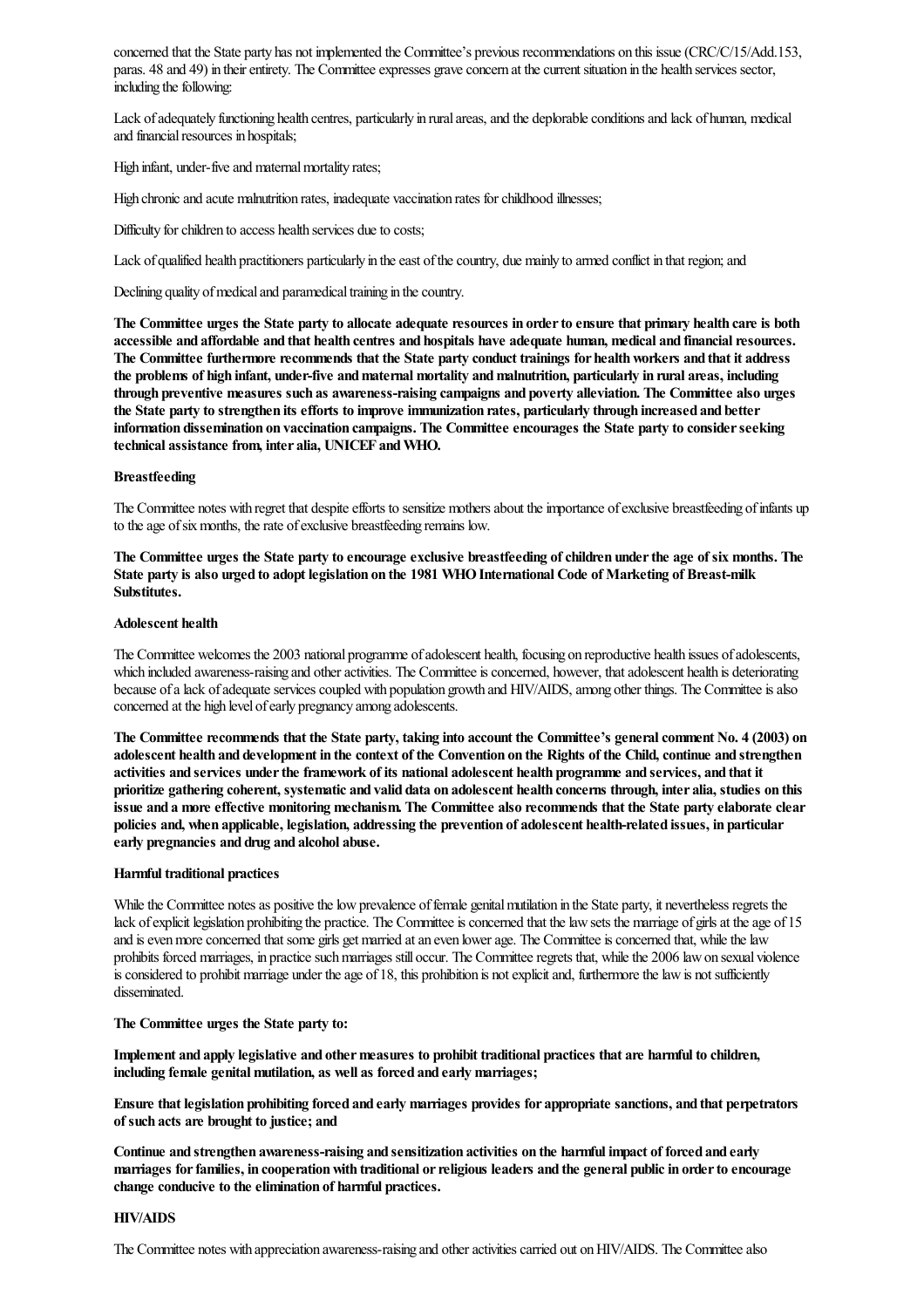welcomes the elaboration of national strategic framework for the prevention of HIV/AIDS among youth. Nevertheless, the Committee remains concerned about the high number of orphans due to HIV/AIDS.

The Committee recommends the State party, while taking into account the Committee's generalcomment No. 3 (2003) on HIV/AIDS and the rights of the child and the International Guidelines on HIV/AIDS and Human Rights, to take measures to reduce HIV infection, particularly with regard to the young people through, inter alia:

Developing, strengthening and continuing policies and programmes to provide care and support forchildren infected or affected by HIV/AIDS, including programmes and policies to strengthen the capacity of families and the community to care for such children;

Carrying out activities to reduce stigma and discrimination related to HIV/AIDS and providing awareness-raising on human rights within the context of HIV/AIDS; and

Continuing and strengthening efforts to disseminate information andmaterials to the public, particularly adolescents, on prevention and protection methods, including safe sex practices.

#### Right to an adequate standard of living

While taking note of the State party's Poverty Reduction Strategy, the Committee nevertheless is concerned that a large number of children live in poverty, that access to potable water decreased between 1990 and 2004 and that less than half of the population has access to hygienic sanitation facilities. The Committee also notes with deep concern that the majority of the population in the cities live in an unhealthy environment and that there is a lack of food security in the country.

The Committee recommends that the State party allocate appropriate resources to eradicate child poverty, as defined by the General Assembly in 2007, ensuring access of children to clean, potable water, adequate sanitation facilities, a healthy environment and food security. The Committee urges the State party to ensure a strong focus on child rights in its Poverty Reduction Strategy and the incorporation of development goals and objectives which are relevant to children. The Poverty Reduction Strategy should take into account the rootcauses of poverty, including the inequitable distribution of available resources.

7. Education, leisure and cultural activities

(arts. 28, 29 and 31 of the Convention)

#### Education, including vocational training and guidance

The Committee recognizes the Constitutional provision for free public primary education but notes with concern that, in reality, schooling costs remain relatively high. The Committee welcomes the "Initiative 25 pour 2005", which aims to ensure gender parity in schools. However, the Committee notes with concern that, despite governmentalefforts, schoolenrollment rates in primary and secondary schools are low, particularly for girls, children living in rural areas and children from vulnerable groups. The Committee expresses further concern that the educational infrastructure is poor, that schools are poorly equipped, that only a small percentage of teachers are qualified and that salaries are not regularly paid. The Committee is equally concerned that the slightly increased budget allocations foreducation are notsufficient to cover thecosts ofafunctioning, quality educationalsystem.

The Committee recommends that the State party, taking into account its generalcomment No. 1 (2001) on the aims of education:

Ensure access to primary education, free of charge, including any additional (non-tuition) costs to all children without discrimination;

Take all measures to ensure that children complete their compulsory schooling, taking concrete action to address the reasons behind non-completion of schooling, including, inter alia, persisting zones of insecurity, displacement of families, lack of transport, destruction of school infrastructures and poverty;

Continue its efforts to reduce gender disparities in access to and fullenjoyment of the right to education;

Increase expenditure on the education sector in order to ensure that the educational system is able to function properly;

Improve the quality of teaching by, inter alia, ensuring that teachers receive appropriate training and are further qualified by in-service training, and that they receive adequate salaries that are paid in a timely manner;

Take steps to ensure that educational facilities are in suitable physical condition, including adequate sanitation facilities, and that they receive adequate material resources;

Promote early childhood education and take steps to provide access to such education for children in all regions;

Create vocational education and training for children, including children who have dropped out of primary or secondary schools;

Take legislative measures to eliminate the gap between the compulsory education age and the minimum age for labour; and

Include human rights and child rights in the curricula of schools.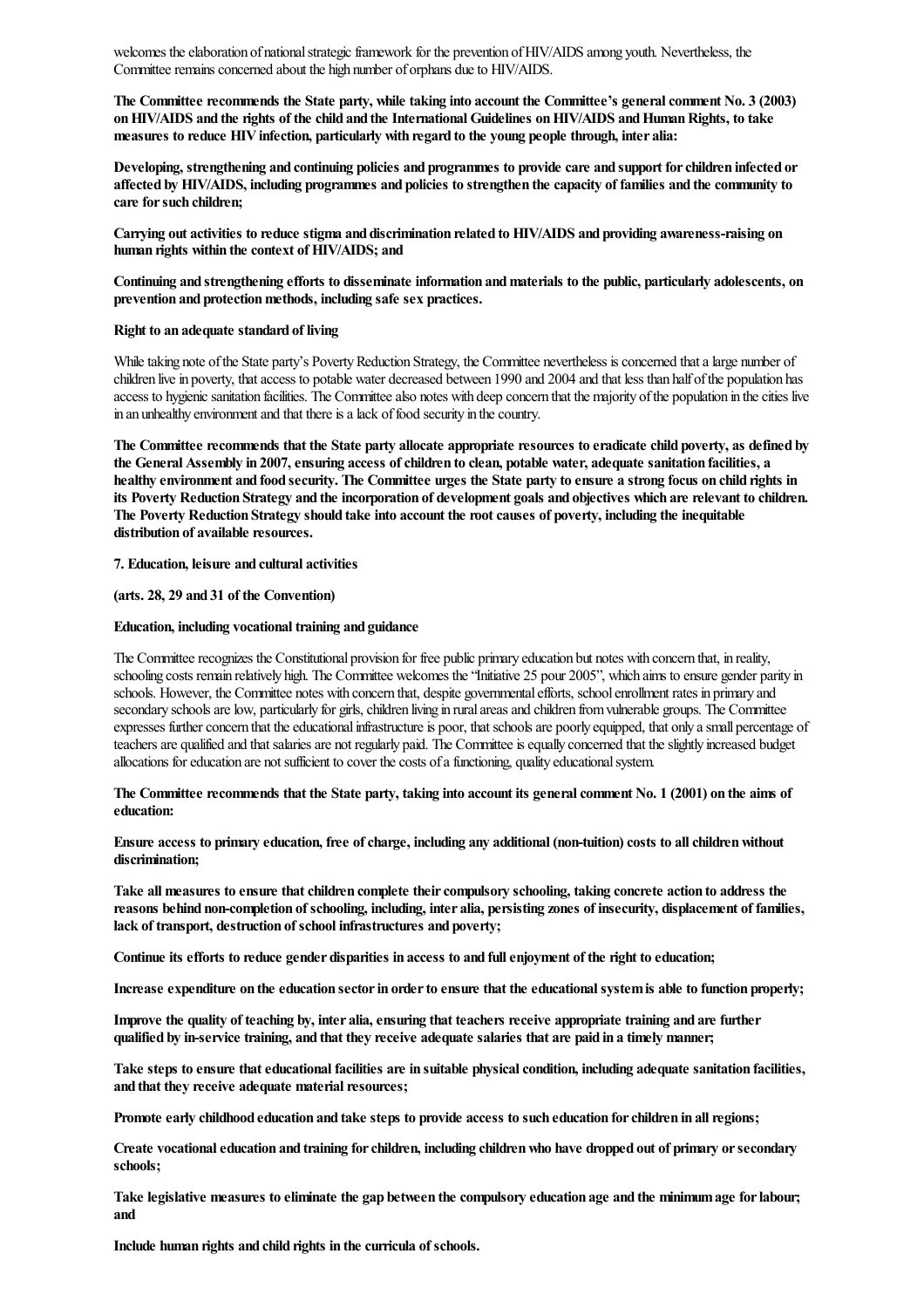#### 8. Special protection measures

#### (arts. 22, 38, 39, 40, 37(b) and (d), 30, 32-36 of the Convention)

#### Children affected by armed conflict

The Committee is gravely concerned that the State party, through its armed forces, bears direct responsibility for violations and that the State party has failed to protect children and prevent violations of children's rights by non-State groups. The Committee, while taking note of the Goma peace agreement of 2008, is concerned that it is not being implemented and that the armed conflict continues to have a horrific impact on civilians, particularly children, and is further restricting already weak services for children, including in the areas of education, health care and social care. The Committee is particularly concerned about the very high number of children who have been abducted by armed groups for use in hostilities and are victims of violence, rape, sexual and commercial exploitation.

The Committee urges the State party to take all necessary steps to collaborate and ensure that the Goma peace agreement is fully respected by all parties. The State party should take all available measures to ensure the protection of children by enabling that human and financial resources are available, including through international assistance, for their demobilization.

The Committee recommends the State party fully implement the recommendations contained in the report of the Secretary-General on children and armed conflict in the Democratic Republic of the Congo (S/2008/693)

The State party is encouraged to collaborate with the International Criminal Court in orderto seek accountability and prevent impunity for those who have committed grave violations against children.

Furthermore, the Committee urges the State Party to significantly increase its efforts to put an end to the suffering of children caused by the armed conflict by, inter alia, extending full support to:

(a) The United Nations Mission in the Democratic Republic of Congo (MONUC);

(b) The country Task Force on Monitoring and Reporting established following Security Council resolution 1612;

(c) The Special Representative of the Secretary-General forchildren and armed conflict and Special Procedures of the Human Rights Council, notably the Representative of the Secretary-General on the human rights of internally displaced persons.

#### Recovery and reintegration

The Committee notes that the Commission Nationale de Désarmement, Démobilisation et Réinsertion (CONADER) was established in December 2003, however is concerned that lack of resources has severely hampered its work. The Committee is concerned that several thousands of child victims, who have been recruited or used in hostilities, have not been provided with measures for recovery and integration. The Committee is further concerned about reports indicating that children have been re-recruited by armed groups in the absence of alternatives and available assistance to demobilize. The Committee is furthermore disturbed that children, contrary to being treated primarily as victims, have been arrested, detained and tried in military courts for military offences and other crimes allegedly committed while they were in armed forces or groups.

The Committee recommends that the State Party reactivate its Disarmament, Demobilization and Reintegration Progra m and allocate adequate human and financial resources for it to perform its mandate. The Committee further recommends that the State party ensure that allchildren awaiting official demobilization and reintegration are always treated primarily as victims and can exercise theirright to education, health care and protection. The Committee underlines the importance that gender considerations are taken in account in all demobilization and reintegration measures and programmes.

#### Refugee and internally displaced children

While noting with appreciation that some assistance is provided to refugees and displaced persons, the Committee nevertheless expresses grave concern that half of the displaced persons on the State's territory are children. The Committee is deeply concerned that violence against child refugees or IDPs continues in the eastern part of the country. The Committee is also concerned that data on refugee and displaced children is lacking, that the provision of assistance is sporadic and that refugees and displaced persons, many of whom are children, are not legally protected.

The Committee urges the State party, taking into account the Committee's generalcomment No. 6 (2005) on the treatment of unaccompanied children and separated children outside their country of origin, to continue and strengthen its efforts in order to ensure that all refugees and displaced persons, particularly children, are provided with adequate and appropriate assistance, including food, medical and psychological care and access to education. The Committee recommends that the State party establish a coherent database and national programmes forrefugee and internally displaced children with a view to ensuring full protection of their rights. The Committee also reiterates its previous recommendation (CRC/C/15/Add.153, para. 63) that every effort be made to prevent all forms of violence against refugee and internally displaced children. Finally, the State party is encouraged to implement the recommendations of the Representative of the Secretary-General on the human rights of internally displaced persons, following his mission to the State party in January 2009.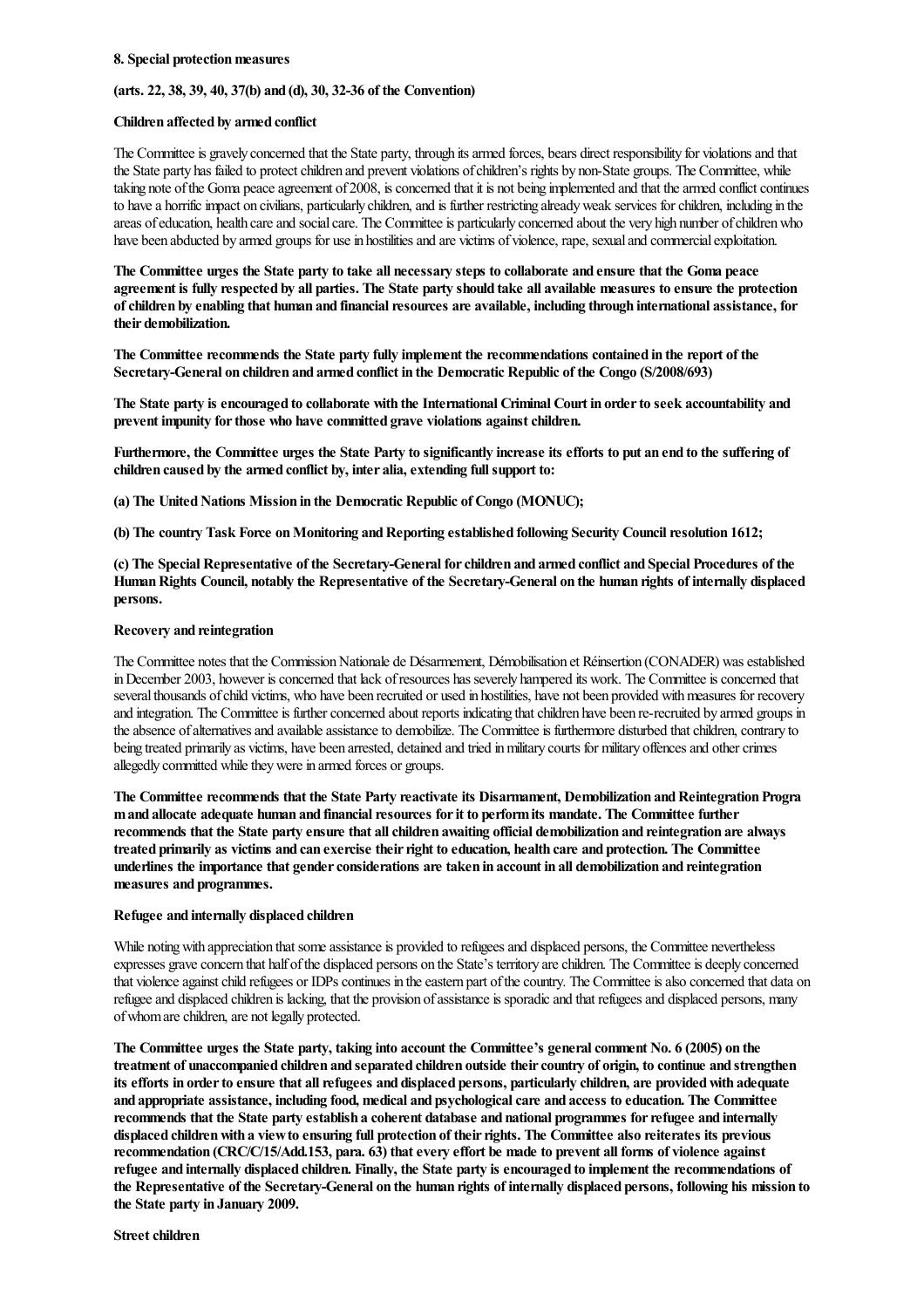The Committee notes with interest the State party's efforts to address the issue of children living or working on the streets, including through the establishment in 2004 of a support commission for such children, the elaboration of programmes to assist street children in reintegration into their families and communities. Nevertheless, the Committee expresses concern at the very large number of children still living and/or working in the streets. The Committee is furthermore gravely concerned about reports that the military and police regularly harass, threaten, beat or arrest street children. The Committee is concerned that street children lack adequate access to shelter, food, health care, educational or rehabilitation services and are frequently victims of sexual assaults and abuse.

The Committee encourages the State party to strengthen its programmes aimed at supporting poor and fragile families, at preventing children from separating from their parents and at reintegrating street children into their families and communities. It also strongly urges the State party to ensure that the rights of streetchildren are fully respected by State agents, such as the military and police. Furthermore, the Committee recommends that the State party take additional measures to protect street children from violence and sexual abuse and provide them with adequate food, shelter, education and health-care services. The Committee recommends that the State party involve street children in the planning, implementation and evaluation of programmes designed forthem.

#### Children accused of witchcraft

While the Committee notes that awareness-raising and rehabilitation activities for children accused of witchcraft have been developed, however remains concerned that a large number of children are labeled as witches and consequently suffer serious stigmatization. The Committee is also concerned that violence against children accused of witchcraft is increasing, and that children are being kept as prisoners in religious buildings where they are exposed to torture and ill-treatment or even killed under the pretext ofexorcism.

The Committee urges the State party to take effective measures to prevent children from being accused of witchcraft, including through continuing and strengthening public awareness-raising activities, particularly directed at parents and religious leaders and by addressing the rootcauses, inter alia *,* poverty. The Committee further urges the State party to implement legislative and other measures to criminalize making accusations against children of witchcraft and bring to justice persons responsible for violence and ill-treatment of children accused of witchcraft. Finally, the Committee recommends that the State party provide recovery and reintegrationmeasures forchildrenwho have been victims of such practices.

#### Economic exploitation, including child labour

The Committee notes with appreciation that the 2002 Labour Code raises the minimum age for employment to 16, addresses the worst forms of child labour and calls for the creation of a National Committee to combat the worst forms of child labour. Nevertheless, the Committee is concerned that child labour persists, noting with particular concern the presence of child workers as young as five years old, working in dangerous conditions in the mining industry, particularly in the Katanga region.

The Committee urges the State party to take all appropriate steps to eliminate exploitative child labour, particularly in its worst forms, including through the implementation of legislation regulating child labour and the application of appropriate sanctions against persons violating such legislation. The Committee recommends that the State party prioritize the improvement of primary schoolenrolment and the prevention of dropouts with a viewto eliminating the worst forms of child labour. The Committee encourages the State party to seek technical assistance from ILO/IPEC in this regard.

#### Trafficking and sale

The Committee notes that legislation explicitly prohibits trafficking of children for sexual exploitation but regrets that it does not address the issue of children trafficked and sold for economic exploitation. The Committee is concerned that children continue to be trafficked and sold for sexual exploitation, as well as for economic exploitation. The Committee is also concerned at the lack of data on the actual situation of trafficking and sale of children in its various forms.

The Committee urges the State party to take all measures to ensure the protection of children from trafficking and sale. The Committee urges the State party to ensure that a legal framework is in place clearly defining the crime of trafficking for sexual exploitation, economic exploitation or other purposes, criminalizing such acts and ensuring the prosecution of perpetrators and the rehabilitation of child victims. The Committee further encourages the State party to address the root causes of trafficking, including poverty, to establish a system for collecting and disaggregating data on trafficking and sale of children and to carry out awareness-raising activities in order to make both parents and children aware of the dangers of trafficking. The Committee recommends that the State party seek assistance from UNODC and UNICEF in this regard.

#### Sexual exploitation

The Committee is seriously concerned that marginalized children, such as children involved in armed conflict, refugees and internally displaced persons, are victims of sexual exploitation and abuse. Furthermore, the Committee is concerned that young girls in urban centres are often forced to engage in prostitution, sometimes by their parents, at a very early age.

#### The Committee recommends that the State party:

Develop and strengthen appropriate legislative measures to address the issues of sexual abuse and sexual exploitation;

Take steps to address the root causes of sexual exploitation and abuse, including poverty and separation of children from their families: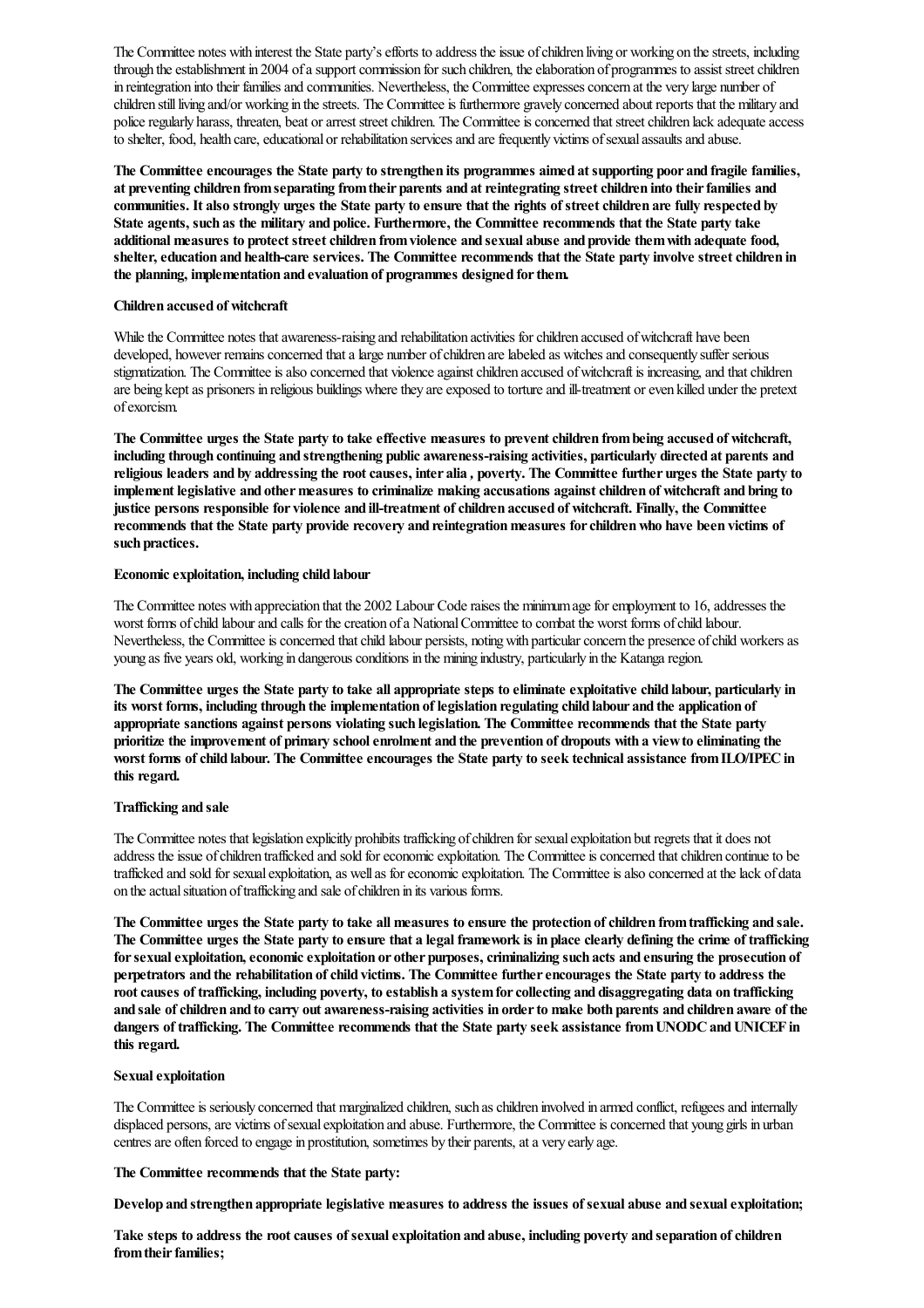Take appropriate measures to end impunity for perpetrators of sexual offences againstchildren and ensure their prosecution;

Ensure that child victims of sexual exploitation or abuse are not criminalized or penalized; and

Develop and implement appropriate policies and programmes for prevention, recovery and social reintegration of child victims, in accordance with the Declaration and Agenda for Action and the Global Commitment adopted at the 1996, 2001 and 2008 WorldCongresses against Commercial Sexual Exploitation of Children as well as the outcome of other international conferences on this issue.

## Child helpline

The Committee notes with regret the lack of a child helpline, which is a critical tool for children to seek assistance and lodge complaints and for the competent authorities to monitor the situation of children and protect them from violations of their rights.

#### The Committee recommends that the State party establish a three digit toll-free 24-hour helpline available for all children at the national level and promote awareness of howchildren can access the helpline.

#### Juvenile justice

#### *Juvenile justice system*

The Committee notes with interest that the Child Protection Code envisages the establishment of juvenile courts to become operational in two years. Nevertheless, the Committee is concerned that the current justice system for juveniles is experiencing a number of difficulties in terms of functioning, including a lack of adequate facilities to house children in conflict with the law, the absence of systematic judicial assistance and the slow pace at which cases of juvenile offenders are treated. The Committee is also concerned that professionals working with children in conflict with the law lack awareness regarding the rights of the child and the Convention.

The Committee urges the State party to ensure that juvenile justice standards are fully implemented, in particular articles 37 (b), 40 and 39 of the Convention, as well as the United Nations Standard Minimum Rules for the Administration of Juvenile Justice (the Beijing Rules), the United Nations Guidelines for the Prevention of Juvenile Delinquency (the Riyadh Guidelines) and the United Nations Rules for the Protection of Juveniles Deprived of their Liberty (the Havana Rules). In particular, the Committee recommends that the State party take the necessary steps to:

Ensure the swift establishment of the juvenile court system, which, once established, must be provided with adequate human and financial resources;

Ensure that all the professionals working with the children in conflict with the lawreceive appropriate training on children's rights; and

Seek technical assistance and other cooperation from the United Nations Interagency Panel on Juvenile Justice, which includes UNODC, UNICEF, OHCHR and NGOs.

#### *Age of criminal responsibility*

The Committee notes with interest that the Child Protection Code sets the minimum age for criminal responsibility at 14. However, as the Code has not been implemented, the Committee is concerned that children below 14 years are being charged and that the children between 16 and 18 often do not benefit from special measures for juveniles provided in the legislation, despite the fact that the age of full criminal responsibility was reduced from 18 to 16 in application of the Ordinance of 4 July 1978.

The Committee recommends that the Child Protection Code be speedily and fully implemented and that the State party consider abolishing the 1978 Ordinance so that the age for full criminal responsibility is set in accordance with the international accepted juvenile justice standards. In this regard, the State party is encouraged to take into account the Committee's general comment No. 10 (2007) on children's rights in juvenile justice.

#### *Deprivation of liberty*

The Committee is concerned about reports that children are often held in pre-trial detention for long periods of time (months or years), without trial, and that they are commonly detained together with adults.

The Committee recommends that the State party take all necessary measure to:

Strengthen the policy of alternative sanctions for juvenile offenders to ensure that children are held in detention only as a measure of last resort and for the shortest period of time;

Ensure that when detention is carried out, it is done in compliance with the lawand respects the rights of the child as set out under the Convention and that children are held separately from adults both in pre-trial detention and after being sentenced; and

Ensure that children are not ill-treated in detention, that conditions in detention facilities are not contrary to the child's development and that their rights, including visitation rights, are not violated, and that cases involving juveniles are brought to trial as quickly as possible.